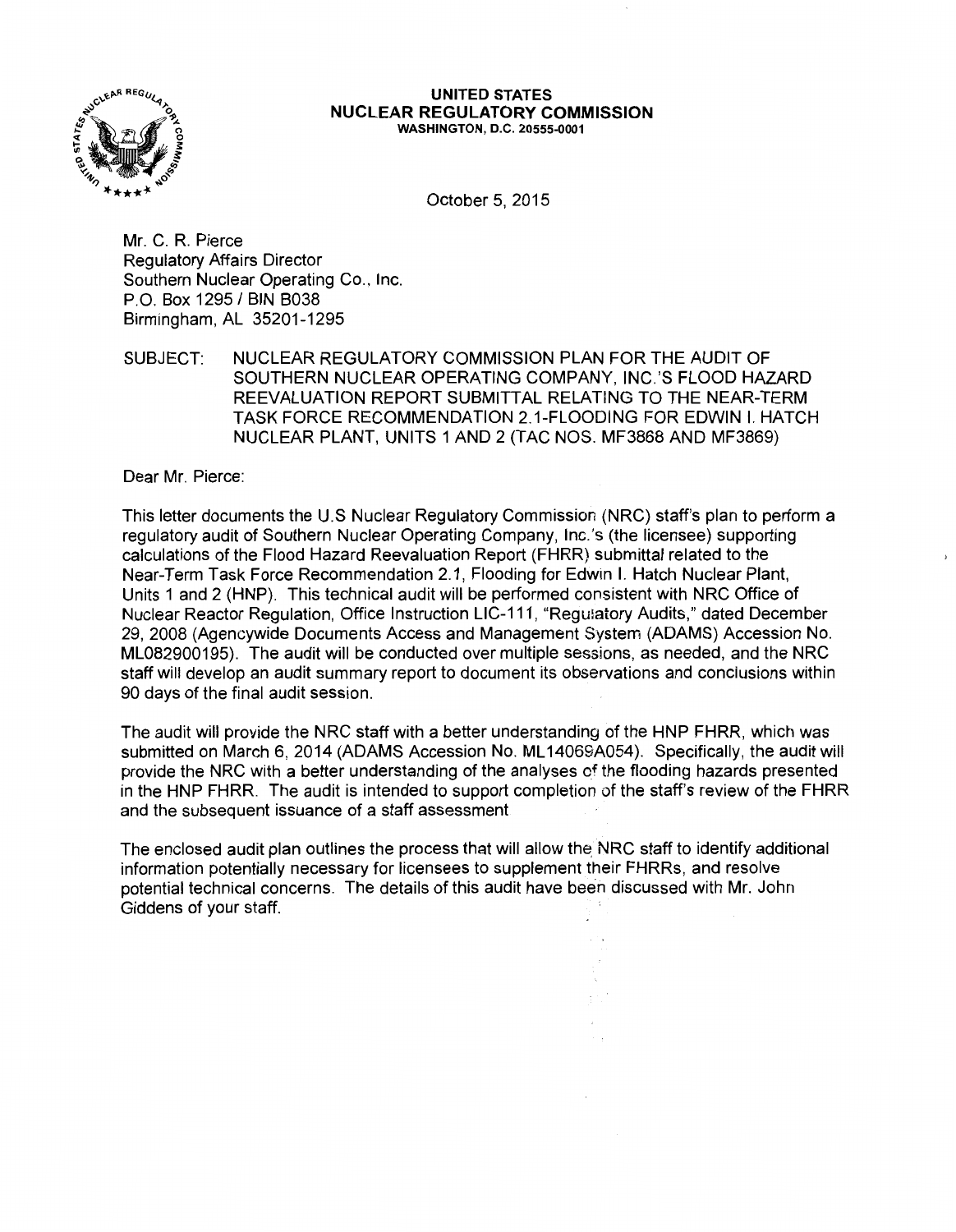$C.$  Pierce  $-2$  -

If you have any questions, please contact me at (301) 415-6185 or by e-mail at Anthony.Minarik@nrc.gov.

Sincerely,

Anthoruy J. Minarik, Project Manager Hazards Management Branch Japan Lessons-Learned Division Office of Nuclear Reactor Regulation

Docket Nos. 50-321 and 50-366

Enclosure: Audit Plan

cc w/encl: Distribution via Listserv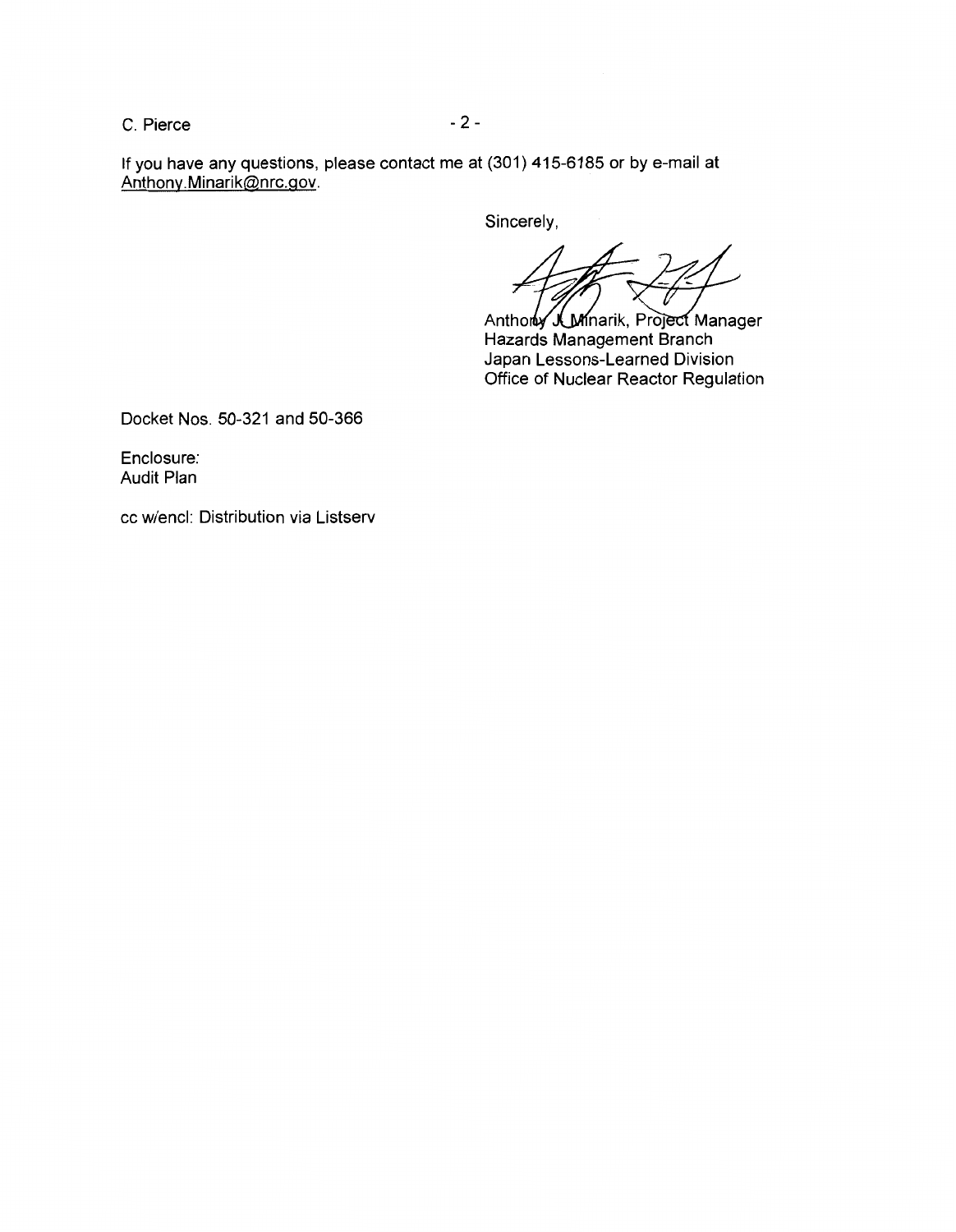# NRC PLAN FOR THE AUDIT OF SOUTHERN NUCLEAR OPERATING COMPANY. INC.'S FLOOD HAZARD REEVALUATION REPORT SUBMITTAL RELATING TO THE NEAR-TERM TASK FORCE RECOMMENDATION 2.1-FLOODING FOR EDWIN I. HATCH NUCLEAR PLANT. UNITS 1 AND 2

## BACKGROUND AND AUDIT BASIS

By letter dated March 12, 2012, the U.S. Nuclear Regulatory Commission (NRC) issued a request for information to all power reactor licensees and holders of construction permits in active or deferred status, pursuant to Title 10 of the Code of Federal Regulations (10 CFR), Section 50.54(f) "Conditions of license" (hereafter referred to as the "50.54(f) letter''). The request was issued in connection with implementing lessons-learned from the 2011 accident at the Fukushima Dai-ichi nuclear power plant, as documented in The Near-Term Task Force Review of Insights from the Fukushima Dai-ichi Accident. Recommendation 2.1 of that document recommended that the staff issue orders to all licensees to reevaluate seismic and flooding for their sites against current NRC requirements and guidance. Subsequent Staff Requirements Memoranda associated with Commission Papers SECY 11-0124 and SECY-11-0137, instructed the NRC staff to issue requests for information to licensees pursuant to 10 CFR 50.54(f).

By letter dated March 6, 2014, Southern Nuclear Operating Company, Inc. (SNC, the licensee) submitted its Flood Hazard Reevaluation Report (FHRR) for Edwin I. Hatch Nuclear Plant, Units 1 and 2 (HNP) (Agencywide Documents Access and Management System Accession No. ML 14069A054). The NRC staff has begun its review of the aforementioned submittals and plans to conduct a regulatory audit of SNC to aid in its review of the licensee's FHRR.

# REGULATORY AUDIT SCOPE AND METHODOLOGY

The areas of focus for the regulatory audit is the information contained in the HNP FHRR submittal, and all associated and relevant supporting documentation used in the development of the aforementioned document including, but not limited to, methodology, process information, calculations, computer models, etc. The audit will be conducted and completed over several meetings that are to be determined, as necessary.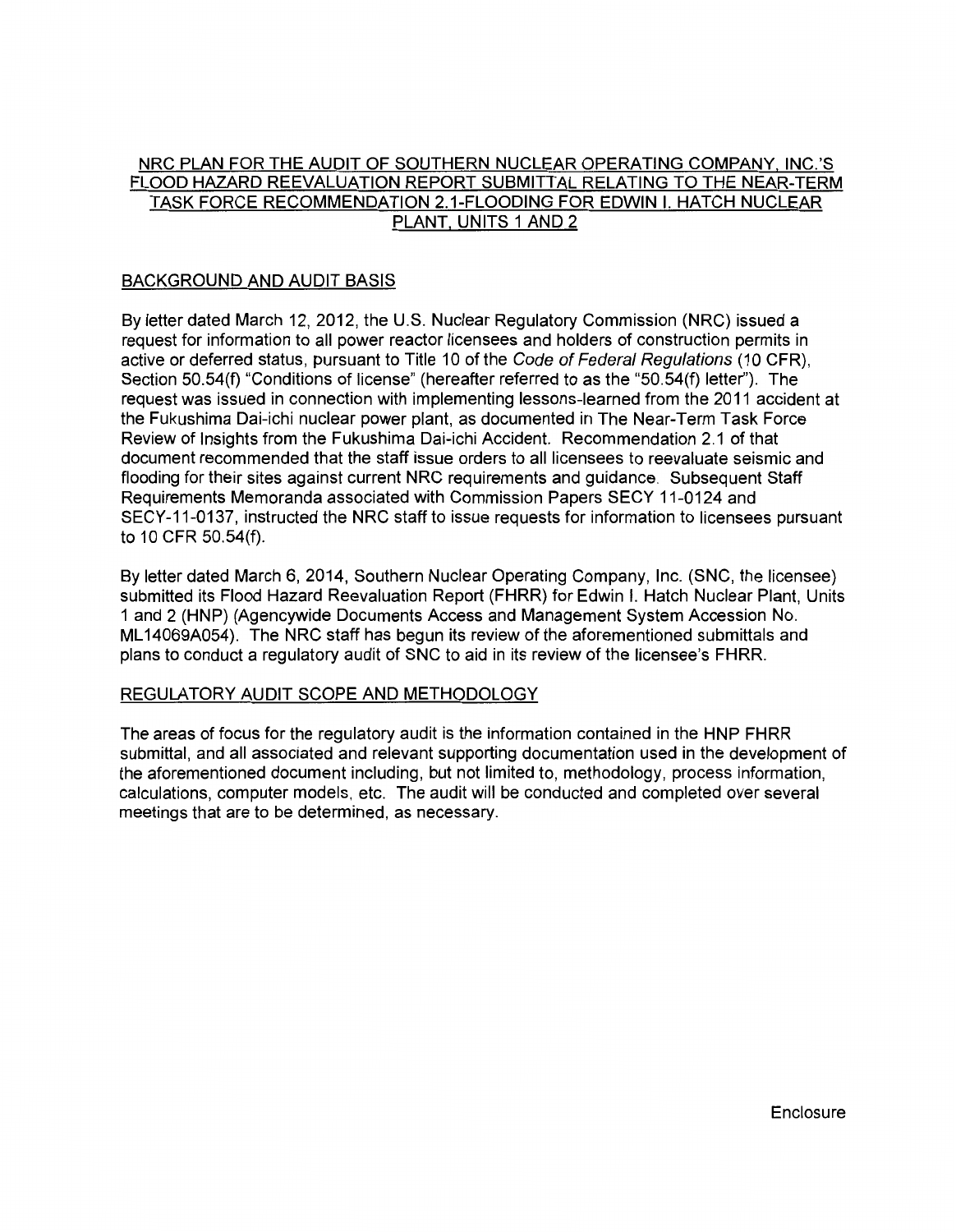### INFORMATION AND OTHER MATERIAL NECESSARY FOR THE REGULATORY AUDIT

The information required for the audit is the licensee's revised model and supporting calculations, as well as documentation related to the storm surge and site specific probable maximum precipitation analyses. Other information needs will be discussed as audit meetings are scheduled.

## NRC AUDIT TEAM

| Title                    | <b>Team Member</b>         | <b>Affiliation</b>            |  |
|--------------------------|----------------------------|-------------------------------|--|
| Team Leader, NRR/JLD     | <b>Anthony Minarik</b>     | <b>NRC</b>                    |  |
| Branch Chief, NRO/DSEA   | <b>Chris Cook</b>          | <b>NRC</b>                    |  |
| Branch Chief, NRO/DSEA   | Aida Rivera                | <b>NRC</b>                    |  |
| <b>Technical Lead</b>    | Nebiyu Tiruneh             | <b>NRC</b>                    |  |
| <b>Technical Manager</b> | Laura Quinn-Willingham     | $'$ NRC                       |  |
| <b>Technical Support</b> | <b>Various Contractors</b> | Oak Ridge National Laboratory |  |

### **LOGISTICS**

The audit meetings will be coordinated with SNC staff.

## **DELIVERABLES**

The NRC team will develop an audit summary report to convey the audit results. The report will be placed in ADAMS within 90 days of the completion of the final audit session, and will be publicly available.

The information discussed in the audit may be included, fully or in part, in the development of the staff assessment as a result of the NRC staff's review of the FHRR. The NRC staff will request the licensee to submit any specific information the NRC staff needs to complete its staff assessment.